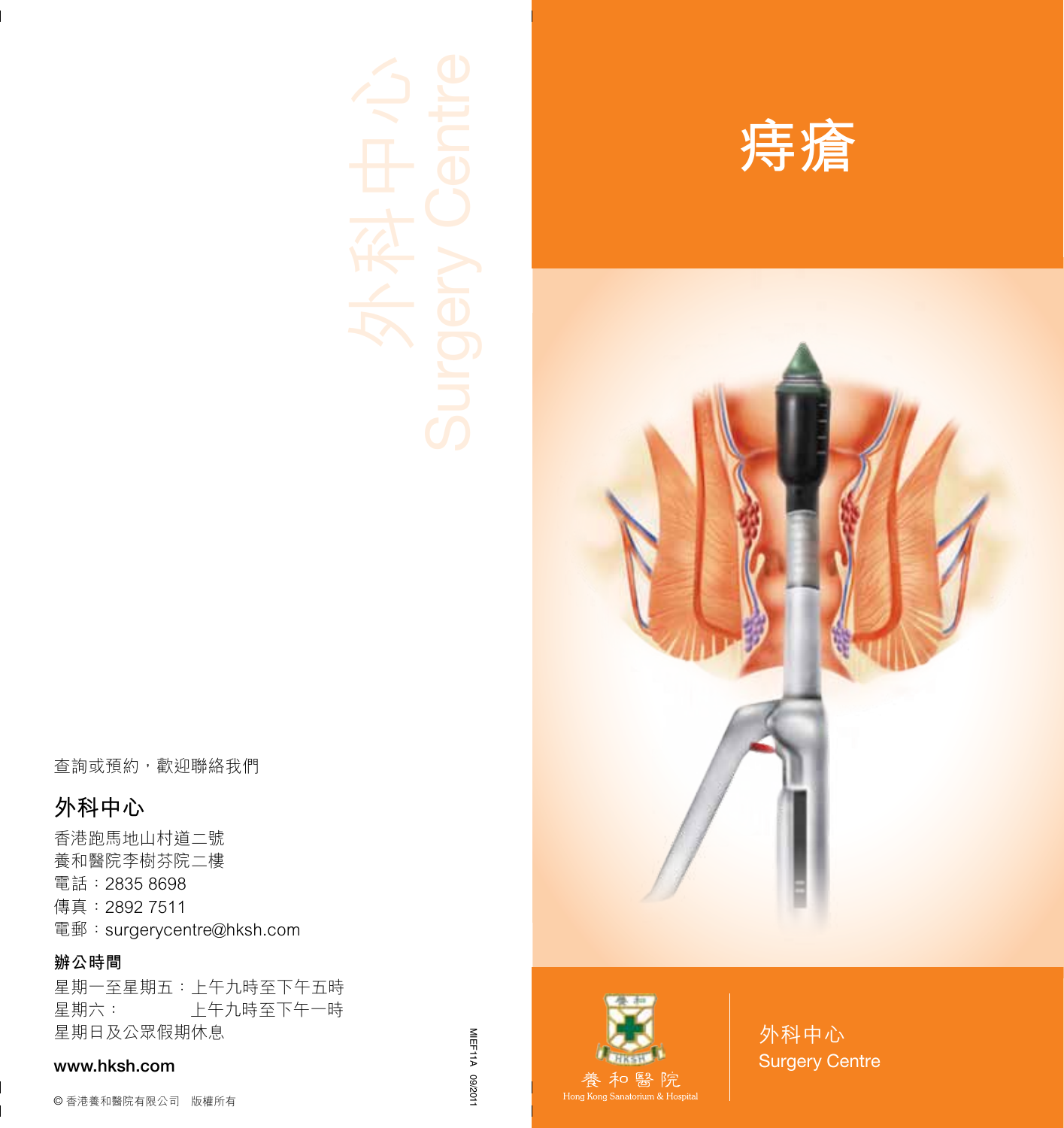**痔瘡是由肛門的細小血管和軟組織形成。** 長期便秘、長期用力排便,都會引致肛門附近的 血液循環受到阻礙,或令周圍的組織變弱,引起 血管腫脹及軟組織突出,形成痔瘡。

痔瘡可分為內痔、外痔及混合痔三類。內痔位於痛楚 分界線齒狀線以上,病者一般都不會感到痛楚。 外痔位於齒狀線以下,並突出至肛門外,可以看到 及摸到。當痔瘡發作時,病者會感到痛楚。如痔瘡 範圍從齒狀線以上伸延至以下的,則稱為混合痔。



# 痔瘡所引起之問題

痔瘡的主要病徵多是排便時或排便後肛門出血。 其他病徵包括大便帶血、排便時有軟組織垂出 肛門外、肛門痕癢或疼痛、當痔瘡受擠壓及突出 時,肛門會有疼痛不適的感覺。

#### **痔瘡可按其嚴重性分為四期:**

- 第一期:痔瘡在肛門內,並沒有突出,只產生一些 病徵,如流血。
- 第二期:痔瘡突出至肛門外,但在排便後可自動 復位。
- 第三期:痔瘡在病者排便後不能自動復位,需人手 幫助將其復位。
- 第四期: 痔瘡長期留於肛門外,病者無法將其復位。

# 治療痔瘡之方法

 $\mathbf{I}$ 

 $\mathbf{I}$ T 痔瘡的治療方法需按其嚴重程度而定。第一及第二期 的痔瘡,一般採用藥物注射控制,或以橡筋結紮方法 使痔瘡缺血收縮。但當痔瘡發展到第三或第四期的 時候,則需以外科手術將之切除。

傳統開放式手術把脹大的痔瘡於肛門第三、第七及 第十一點鐘的位置割除,但使病者留有外露的傷口, 因此較為痛楚,需數星期方可康復。現今外科手術 已可採用微創技術治療痔瘡。

## 微創手術治療痔瘡

環狀切除手術可治療內痔及體積較小的外痔。外科 醫生會把「痔瘡儀器」放進肛門內,以環狀式切除 內痔,及切斷附近黏膜供給痔瘡的血管。如屬外痔, 則先將之推回肛門內,予以固定,再以「痔瘡儀器 」 作環狀式切除,及切斷血液供應。由於切除痔瘡的 位置在齒狀線以上,故此手術後病者的痛楚是非常 輕微。

## 微創手術的優點

環狀式切除手術與傳統手術所達致的治療效果無異。 因環狀式切除手術的傷口是封閉的,故能大大減低 痛楚及傷口受感染的機會,手術後更毋須特別護理。 病者一般可在手術後第一天出院,數天後便可恢復 日常活動。

養和醫院承諾為病人提供最好的醫療服務。本中心 的專科醫生全面顧及病人需要和安全,在使用微創 手術治療痔瘡方面,均具備豐富經驗和超卓技術。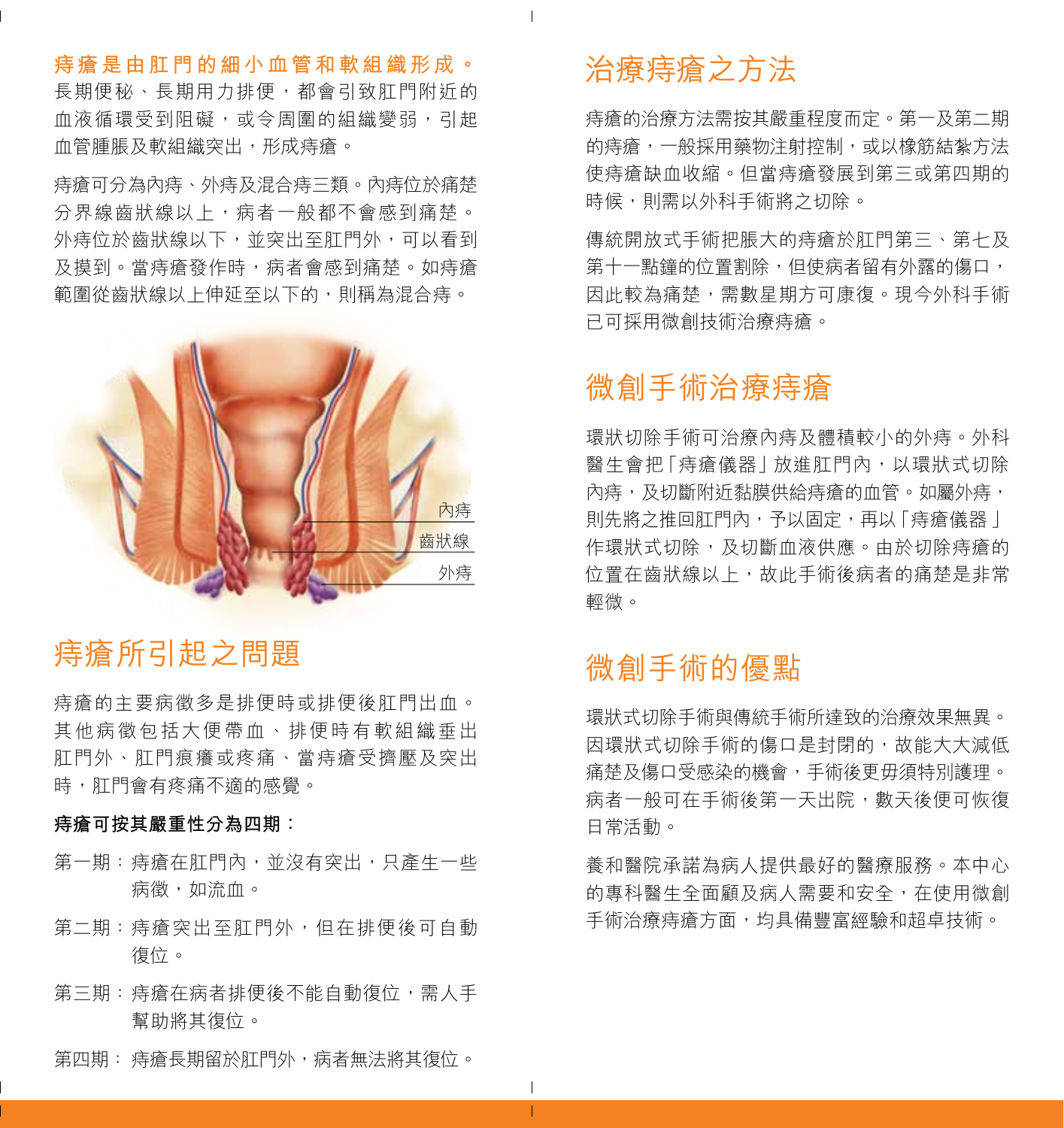## Advantages of Minimally Invasive Surgery

Stapled haemorrhoidectomy has the same effect as conventional open surgery, while the former has many advantages including no open wound, less wound pain, less wound infection and no need for special post-operative care. Patients can usually be discharged on the next day and return to their normal activities a few days afterwards.

Hong Kong Sanatorium & Hospital is committed to providing the most up-to-date and the best service to our patients. Experienced specialists in our Centre can offer the most patient-friendly approach to treat haemorrhoids safely using minimally invasive technique.



#### For enquiries and appointments, please contact us at:

#### Surgery Centre

2/F, Li Shu Fan Block 2 Village Road, Happy Valley, Hong Kong Tel: 2835 8698 Fax: 2892 7511 Email: surgerycentre@hksh.com

Service Hours Monday to Friday: 9:00 am – 5:00 pm Saturday: 9:00 am – 1:00 pm Closed on Sundays and Public Holidays

#### www.hksh.com

© Hong Kong Sanatorium & Hospital Limited. All rights reserved.

# **Haemorrhoids**





MIEF11B 09/2011

1102/60

MIEF11B

外科中心 Surgery Centre